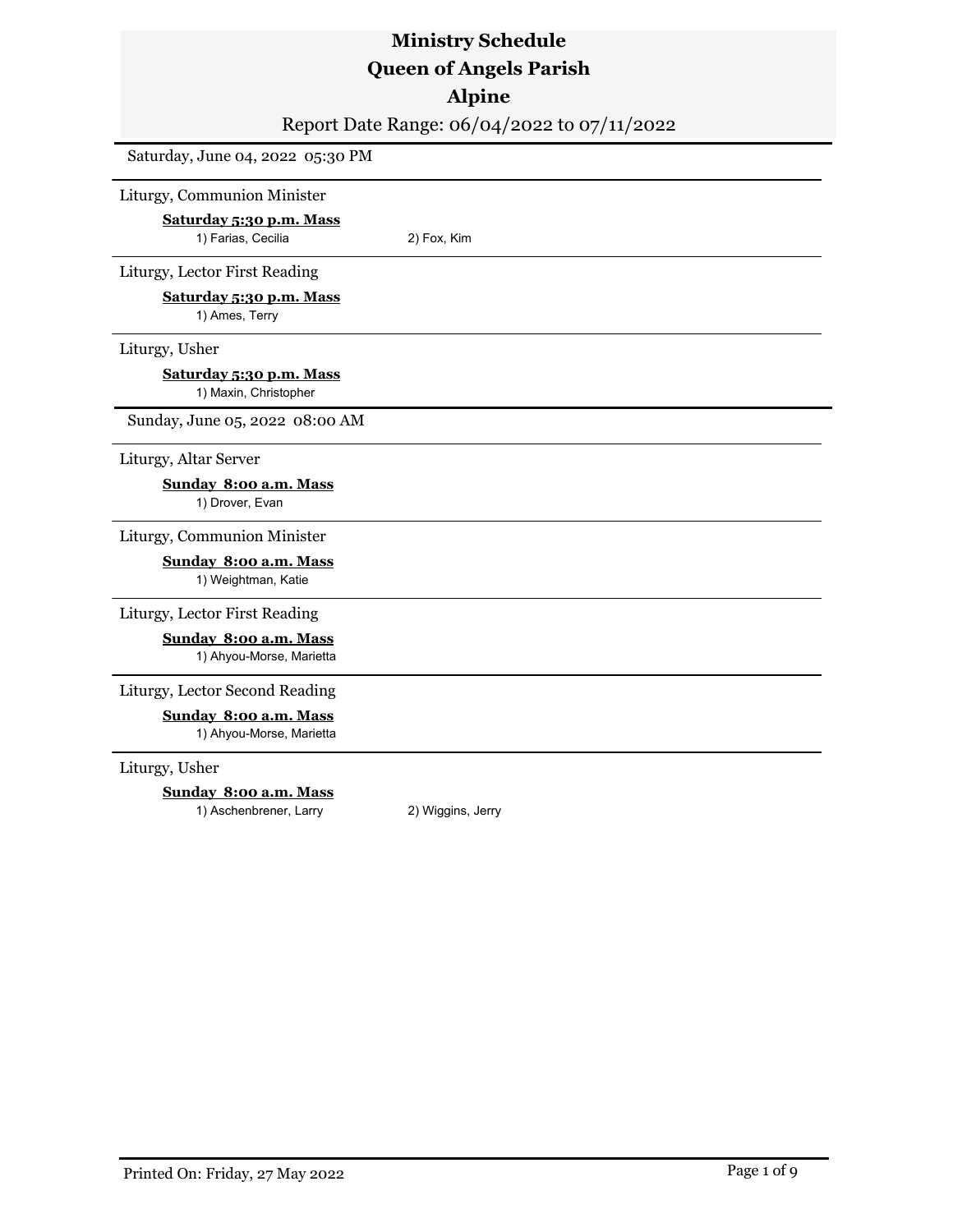### **Alpine**

Report Date Range: 06/04/2022 to 07/11/2022

Sunday, June 05, 2022 10:30 AM Liturgy, Altar Server **Sunday 10:30 a.m. Mass** 1) Lyons, CJ 2) Lyons, Nikki Liturgy, Communion Minister **Sunday 10:30 a.m. Mass** 1) Balinger, Jason 2) Traver, Mardie Liturgy, Lector First Reading **Sunday 10:30 a.m. Mass** 1) Balinger, Rachel Liturgy, Lector Second Reading **Sunday 10:30 a.m. Mass** 1) Balinger, Rachel Saturday, June 11, 2022 05:30 PM Liturgy, Communion Minister **Saturday 5:30 p.m. Mass** 1) Farias, Cecilia 2) Horrell, Teresa Liturgy, Lector First Reading **Saturday 5:30 p.m. Mass** 1) Ames, Terry Liturgy, Lector Second Reading **Saturday 5:30 p.m. Mass**

1) Ames, Terry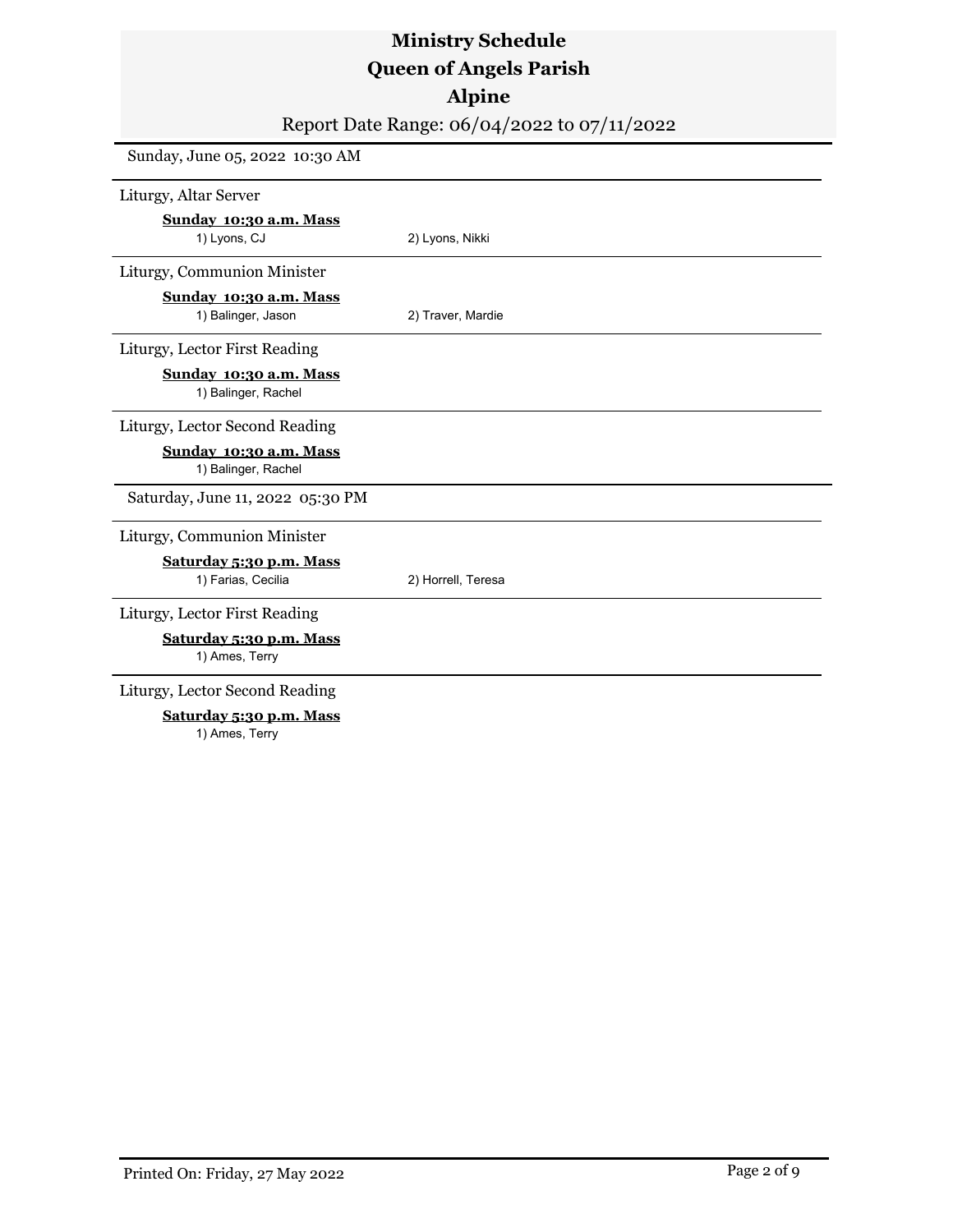Report Date Range: 06/04/2022 to 07/11/2022

| Liturgy, Altar Server                             |                     |
|---------------------------------------------------|---------------------|
| Sunday 8:00 a.m. Mass<br>1) Drover, Evan          |                     |
| Liturgy, Communion Minister                       |                     |
| Sunday 8:00 a.m. Mass<br>1) Lizarraga, Lorenzo    | 2) Weightman, Katie |
| Liturgy, Lector First Reading                     |                     |
| Sunday 8:00 a.m. Mass<br>1) Ahyou-Morse, Marietta |                     |
| Liturgy, Lector Second Reading                    |                     |
| Sunday 8:00 a.m. Mass<br>1) Ahyou-Morse, Marietta |                     |
| Liturgy, Usher                                    |                     |
| Sunday 8:00 a.m. Mass<br>1) Aschenbrener, Larry   | 2) Wiggins, Jerry   |
| Sunday, June 12, 2022 10:30 AM                    |                     |
| Liturgy, Altar Server                             |                     |
| Sunday 10:30 a.m. Mass<br>1) Lyons, CJ            | 2) Lyons, Nikki     |
| Liturgy, Communion Minister                       |                     |
| Sunday 10:30 a.m. Mass<br>1) Archer, Glenda       | 2) Omahen, Kelly    |
| Liturgy, Lector First Reading                     |                     |
| Sunday 10:30 a.m. Mass<br>1) Smith, Mary          |                     |
| Liturgy, Lector Second Reading                    |                     |
| Sunday 10:30 a.m. Mass<br>1) Smith, Mary          |                     |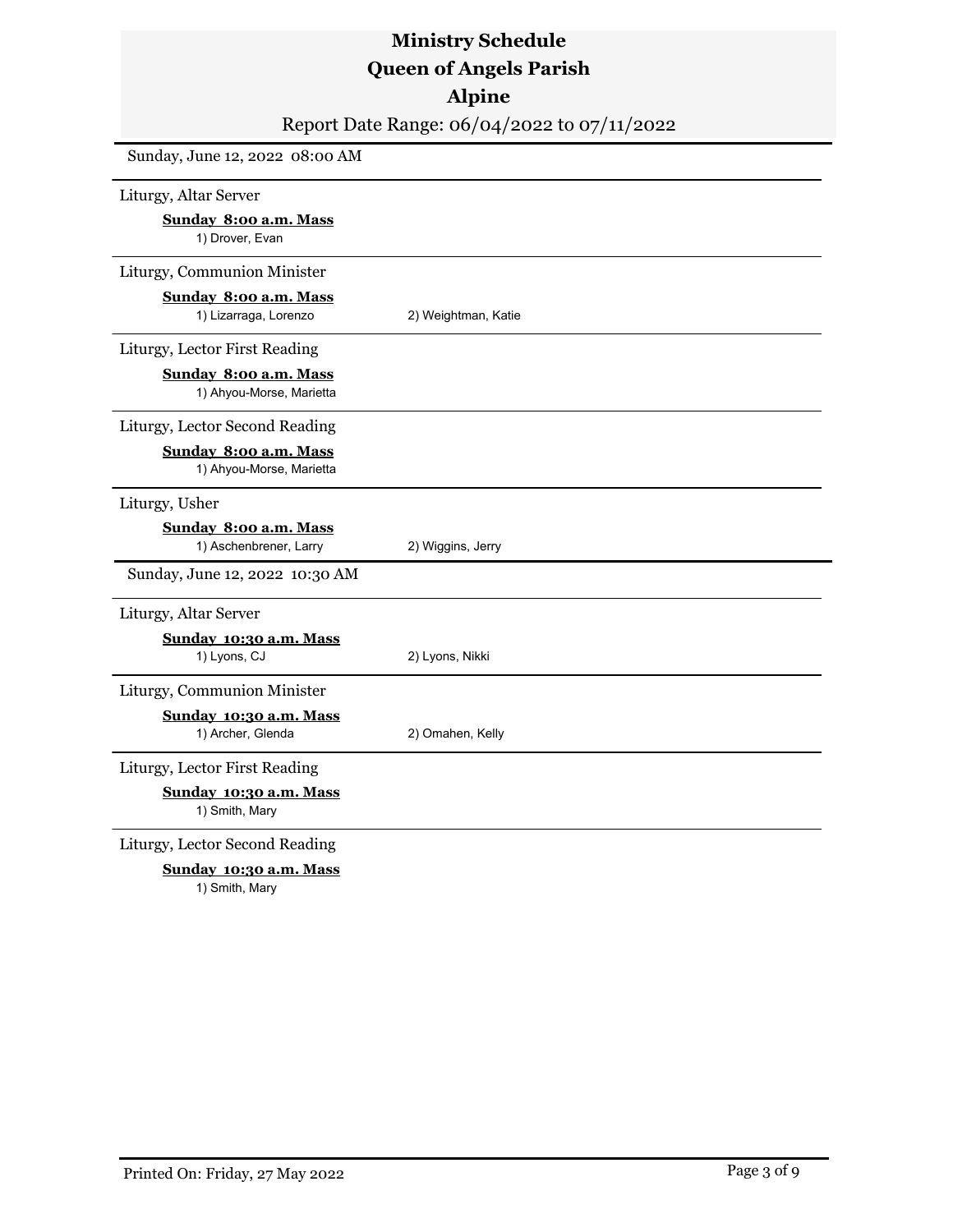## **Alpine**

Report Date Range: 06/04/2022 to 07/11/2022

| Saturday, June 18, 2022 05:30 PM                 |                     |
|--------------------------------------------------|---------------------|
| Liturgy, Communion Minister                      |                     |
| Saturday 5:30 p.m. Mass                          |                     |
| 1) Woestman, Catherine                           | 2) Woestman, Dennis |
| Liturgy, Lector First Reading                    |                     |
| Saturday 5:30 p.m. Mass<br>1) Horrell, Teresa    |                     |
| Liturgy, Lector Second Reading                   |                     |
| Saturday 5:30 p.m. Mass<br>1) Horrell, Teresa    |                     |
| Liturgy, Usher                                   |                     |
| Saturday 5:30 p.m. Mass<br>1) Maxin, Christopher | 2) Maxin, Stephanie |
| Sunday, June 19, 2022 08:00 AM                   |                     |
| Liturgy, Altar Server                            |                     |
| Sunday 8:00 a.m. Mass<br>1) Drover, Evan         |                     |
| Liturgy, Communion Minister                      |                     |
| Sunday 8:00 a.m. Mass                            |                     |
| 1) Lizarraga, Lorenzo                            | 2) Weightman, Katie |
| Liturgy, Lector First Reading                    |                     |
| Sunday 8:00 a.m. Mass<br>1) Francis, Diane       |                     |
| Liturgy, Lector Second Reading                   |                     |
| Sunday 8:00 a.m. Mass<br>1) Francis, Diane       |                     |
| Liturgy, Usher                                   |                     |

#### **Sunday 8:00 a.m. Mass**

1) Aschenbrener, Larry 2) Wiggins, Jerry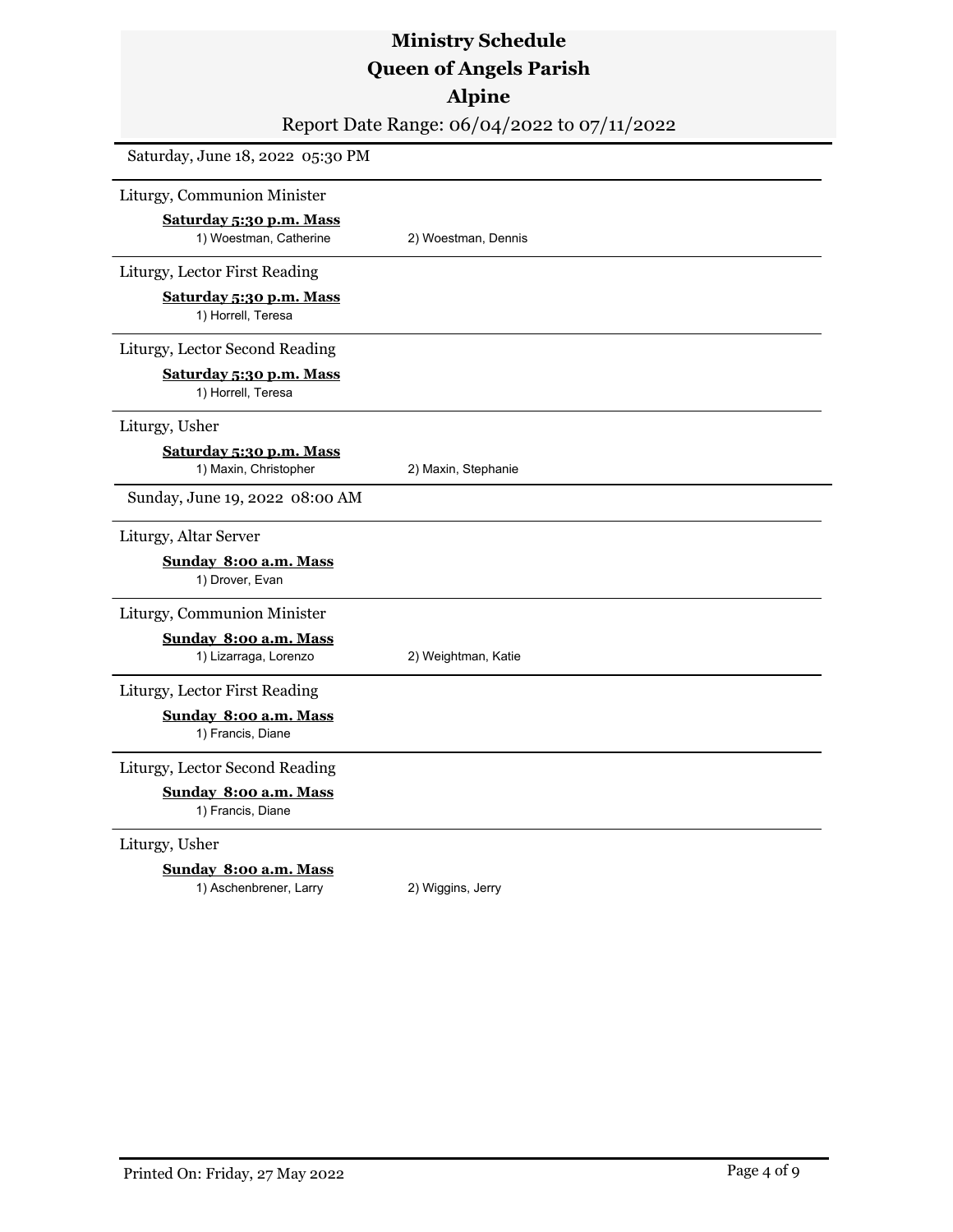### **Alpine**

Report Date Range: 06/04/2022 to 07/11/2022

Sunday, June 19, 2022 10:30 AM

Liturgy, Communion Minister

**Sunday 10:30 a.m. Mass** 1) Archer, Glenda 2) Traver, Mardie

Liturgy, Lector First Reading

**Sunday 10:30 a.m. Mass** 1) Beron, Kristen

Liturgy, Lector Second Reading

**Sunday 10:30 a.m. Mass**

1) Beron, Kristen

Saturday, June 25, 2022 05:30 PM

#### Liturgy, Communion Minister

**Saturday 5:30 p.m. Mass** 1) Horrell, Teresa 2) Omahen, Kelly

Liturgy, Lector First Reading

**Saturday 5:30 p.m. Mass**

1) Beron, Kristen

#### Liturgy, Lector Second Reading

**Saturday 5:30 p.m. Mass**

1) Beron, Kristen

Liturgy, Usher

#### **Saturday 5:30 p.m. Mass**

1) Maxin, Christopher 2) Maxin, Stephanie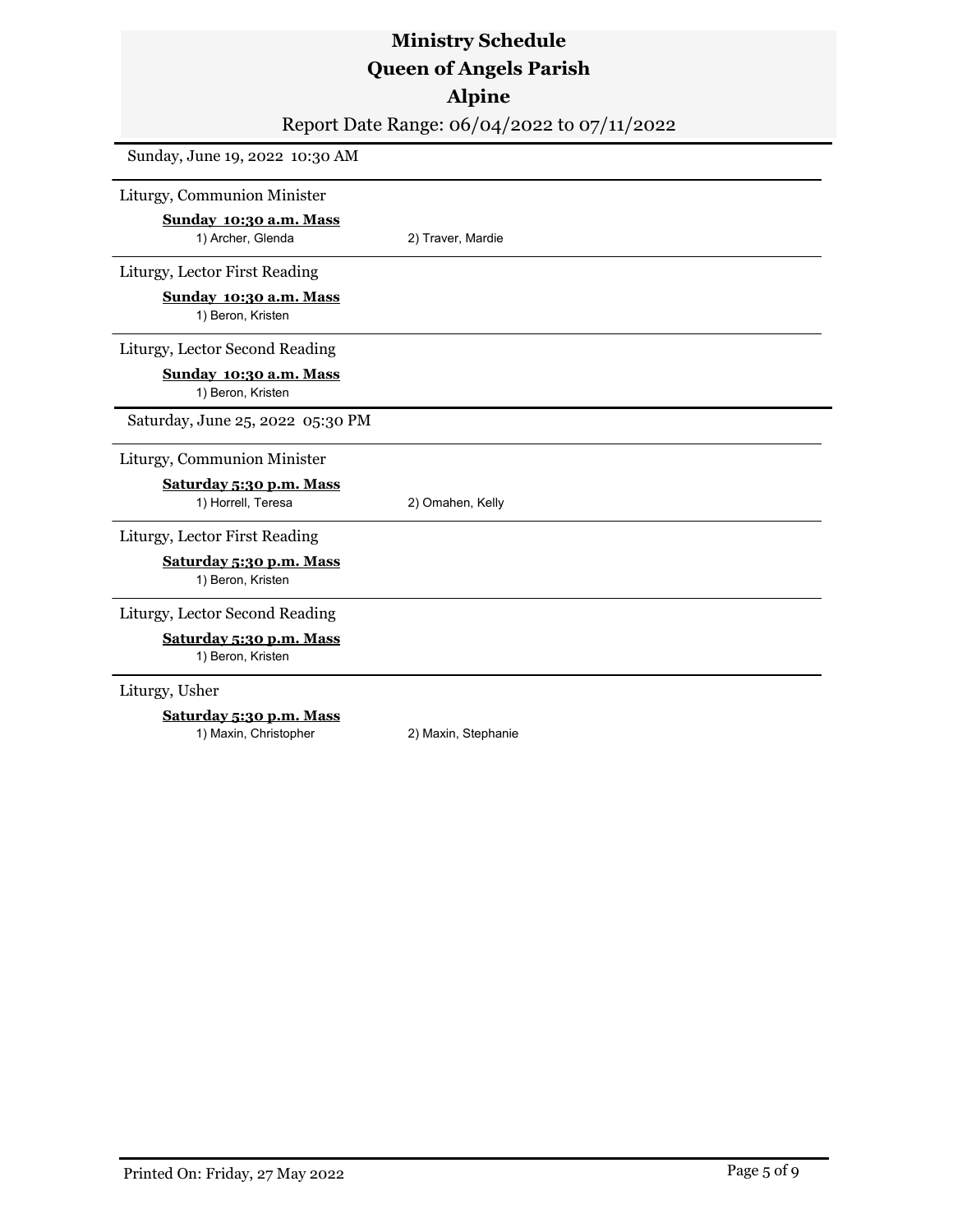### **Alpine**

Report Date Range: 06/04/2022 to 07/11/2022

Sunday, June 26, 2022 08:00 AM

Liturgy, Altar Server

**Sunday 8:00 a.m. Mass** 1) Drover, Evan

Liturgy, Communion Minister

### **Sunday 8:00 a.m. Mass**

1) Fox, Marilyn 2) Weightman, Katie

Liturgy, Lector First Reading

**Sunday 8:00 a.m. Mass**

1) Francis, Diane

Liturgy, Lector Second Reading

#### **Sunday 8:00 a.m. Mass**

1) Francis, Diane

#### Liturgy, Usher

#### **Sunday 8:00 a.m. Mass**

1) Aschenbrener, Larry

Sunday, June 26, 2022 10:30 AM

#### Liturgy, Communion Minister

**Sunday 10:30 a.m. Mass** 1) Archer, Glenda 2) Balinger, Jason

Liturgy, Lector First Reading

**Sunday 10:30 a.m. Mass** 1) Balinger, Rachel

Liturgy, Lector Second Reading

**Sunday 10:30 a.m. Mass**

1) Balinger, Rachel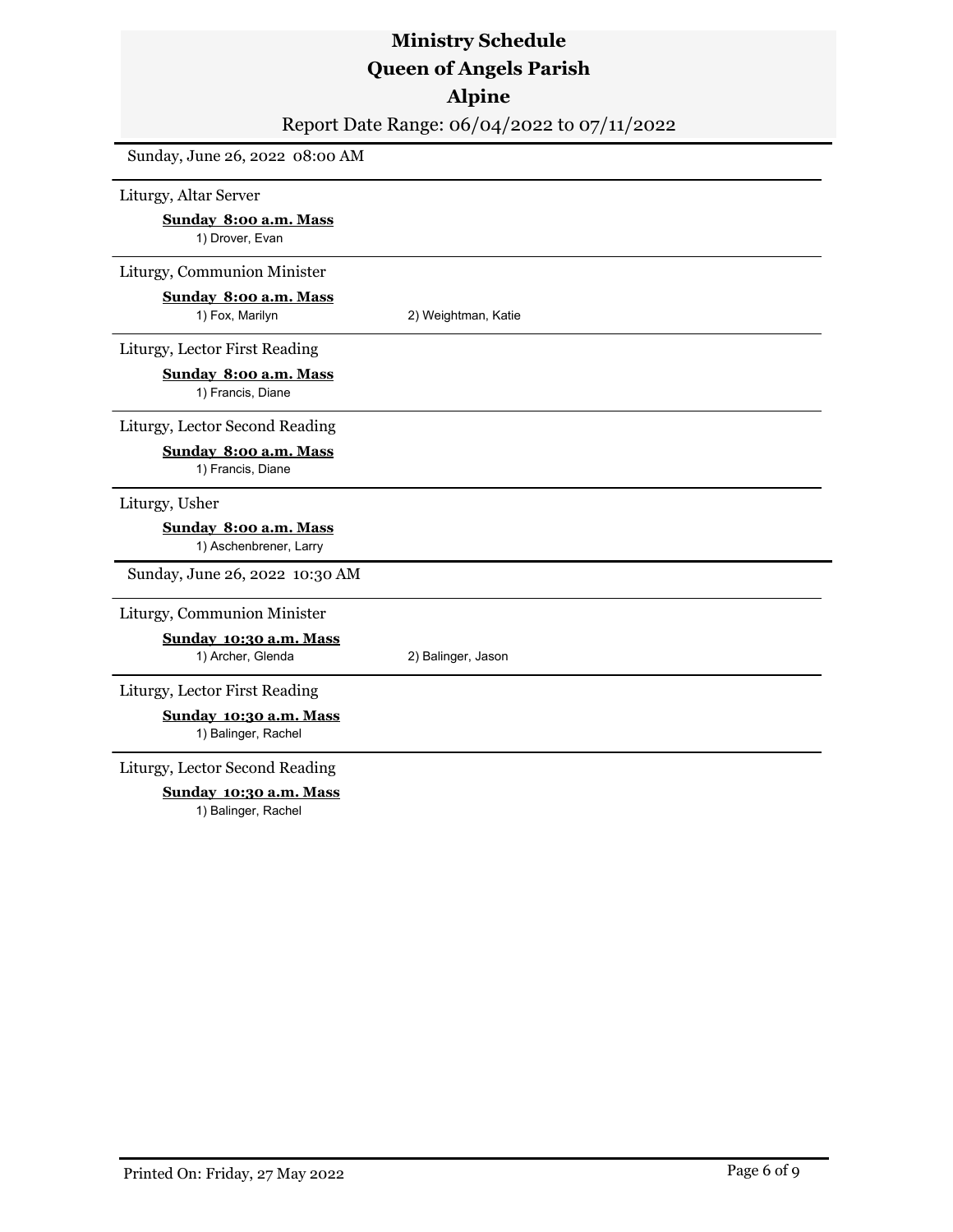### **Alpine**

Report Date Range: 06/04/2022 to 07/11/2022

| Saturday, July 02, 2022 05:30 PM                 |                     |
|--------------------------------------------------|---------------------|
| Liturgy, Communion Minister                      |                     |
| Saturday 5:30 p.m. Mass                          |                     |
| 1) Woestman, Catherine                           | 2) Woestman, Dennis |
| Liturgy, Lector First Reading                    |                     |
| Saturday 5:30 p.m. Mass<br>1) Horrell, Teresa    |                     |
| Liturgy, Lector Second Reading                   |                     |
| Saturday 5:30 p.m. Mass<br>1) Horrell, Teresa    |                     |
| Liturgy, Usher                                   |                     |
| Saturday 5:30 p.m. Mass<br>1) Maxin, Christopher | 2) Maxin, Stephanie |
| Sunday, July 03, 2022 08:00 AM                   |                     |
| Liturgy, Altar Server                            |                     |
| Sunday 8:00 a.m. Mass<br>1) Drover, Evan         |                     |
| Liturgy, Communion Minister                      |                     |
| Sunday 8:00 a.m. Mass                            |                     |
| 1) Lizarraga, Lorenzo                            | 2) Weightman, Katie |
| Liturgy, Lector First Reading                    |                     |
| Sunday 8:00 a.m. Mass<br>1) Ames, Terry          |                     |
| Liturgy, Lector Second Reading                   |                     |
| Sunday 8:00 a.m. Mass<br>1) Ames, Terry          |                     |
| Liturgy, Usher                                   |                     |

**Sunday 8:00 a.m. Mass**

1) Aschenbrener, Larry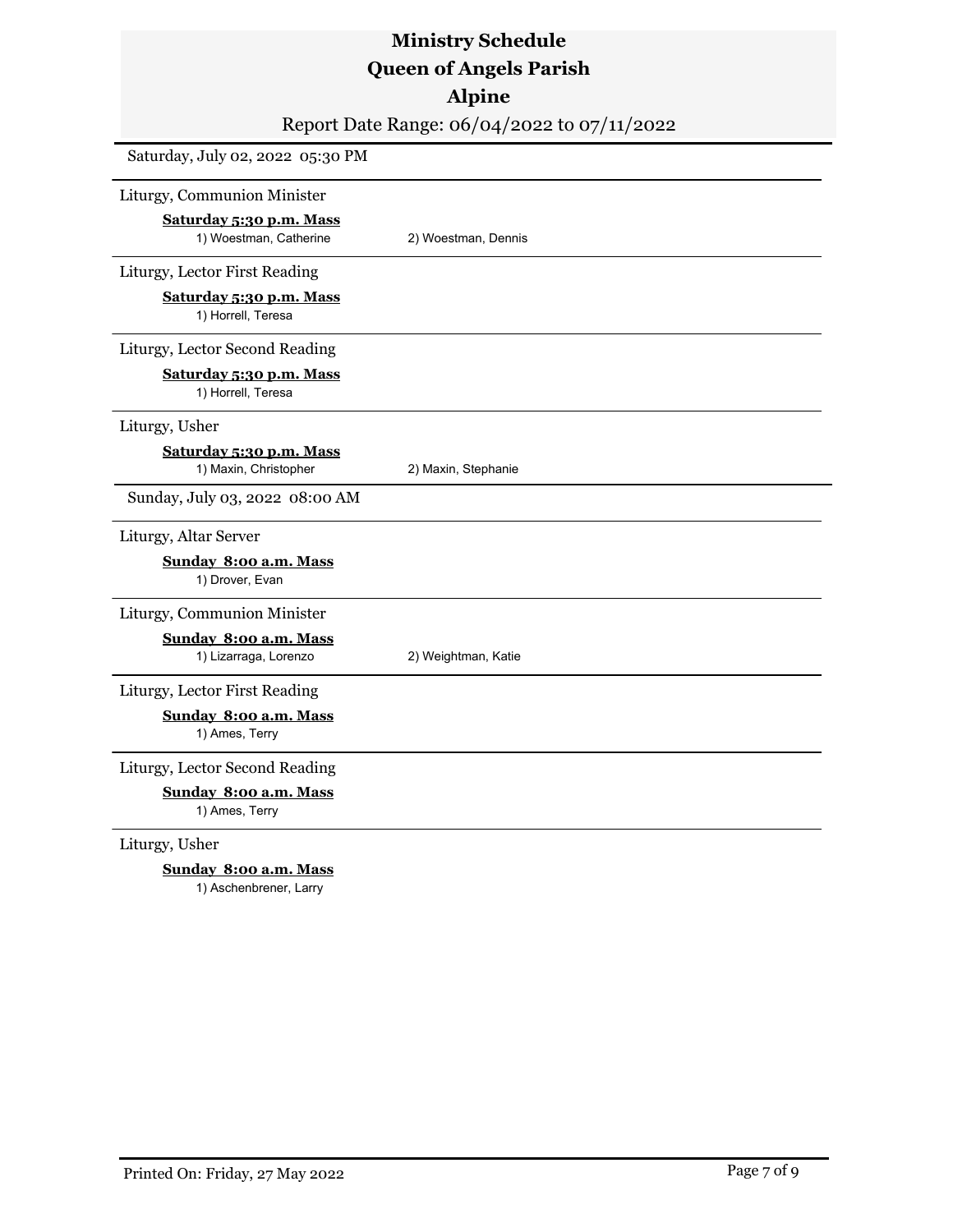### **Alpine**

Report Date Range: 06/04/2022 to 07/11/2022

Sunday, July 03, 2022 10:30 AM

Liturgy, Communion Minister

**Sunday 10:30 a.m. Mass** 1) Archer, Glenda 2) Traver, Mardie

Liturgy, Lector First Reading

**Sunday 10:30 a.m. Mass**

1) Smith, Mary

Liturgy, Lector Second Reading

**Sunday 10:30 a.m. Mass**

1) Smith, Mary

Saturday, July 09, 2022 05:30 PM

#### Liturgy, Communion Minister

**Saturday 5:30 p.m. Mass**

1) Fox, Kim 2) Omahen, Kelly

Liturgy, Lector First Reading

**Saturday 5:30 p.m. Mass** 1) Tompkins, Diana

#### Liturgy, Lector Second Reading

**Saturday 5:30 p.m. Mass**

1) Tompkins, Diana

Liturgy, Usher

#### **Saturday 5:30 p.m. Mass**

1) Maxin, Christopher 2) Maxin, Stephanie